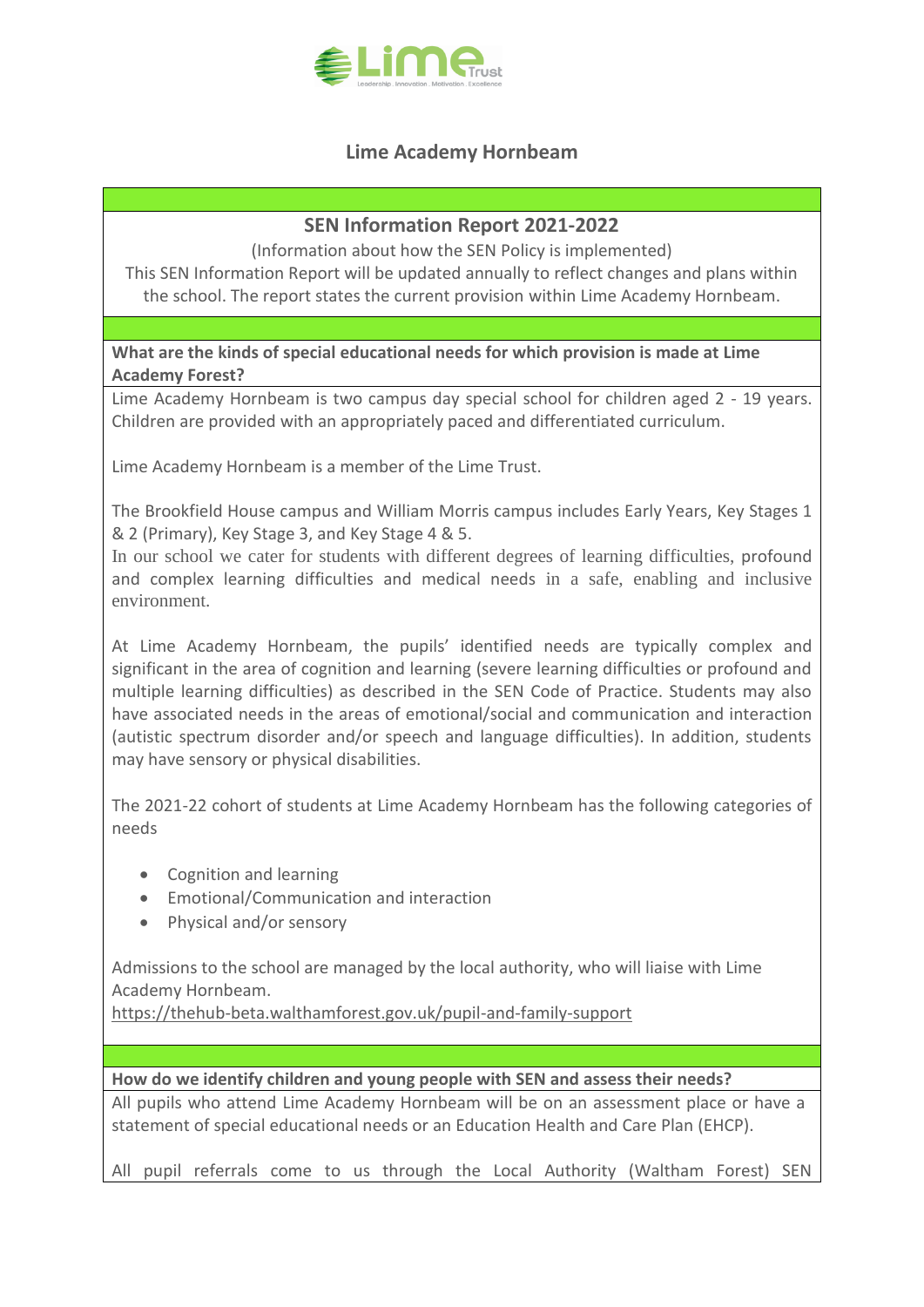department. We then consider if we can meet the needs of the pupil as outlined in their Statement/ EHCP. In addition, we invite the child and their parents/carers to visit the school and also, where possible, observe them in their current setting to assess whether a placement at Lime Academy Hornbeam is appropriate.

We work to the national guidelines of transferring all our pupils' statements of special educational needs to Education, Health and Care Plans and work closely with the local authority on this. We are following the local LA's conversion schedule and all of our pupils will have an EHCP by the end of this academic year. All families of children that involved in this process will receive information on the process and be supported by school. Families' experience of this process is positive.

We utilise a range of assessment methods during the pupil's time in school. These include observations and checklists as well as assessment data collection systems.

We involve other professionals as appropriate such as physiotherapists, occupational therapists, speech and language therapists, health professionals and educational psychologists.

We liaise closely with parents/carers as we believe that they know their children best.

Further information on the admissions and assessment processes to our school can be found on our website.

Lime Academy Hornbeam does not have a SENCO so the main contact with regard to this is the Headteacher: Ben Hawes

**How do we consult parents of children with SEN and involve them in their child's education?**

At Lime Academy Hornbeam, parents/carers are fully included in the process of working with their children/young people.

We welcome close communication between school and home have the following structures in place:

- Initial visits to school
- Introductory meetings
- Home/school emails for information exchanges and key messages
- Parent/Carer and teacher meetings including updates from other professionals
- Sharing pupil termly targets and their evaluated progress
- Weekly Newsletters
- Parents' Evenings Remote were possible
- EHCP reviews are carried out yearly taking an Annual Review style
- EHC plans
- Parent involvement in changes in school through informal and formal consultations
- Parental representation on the Strategic Advisory Board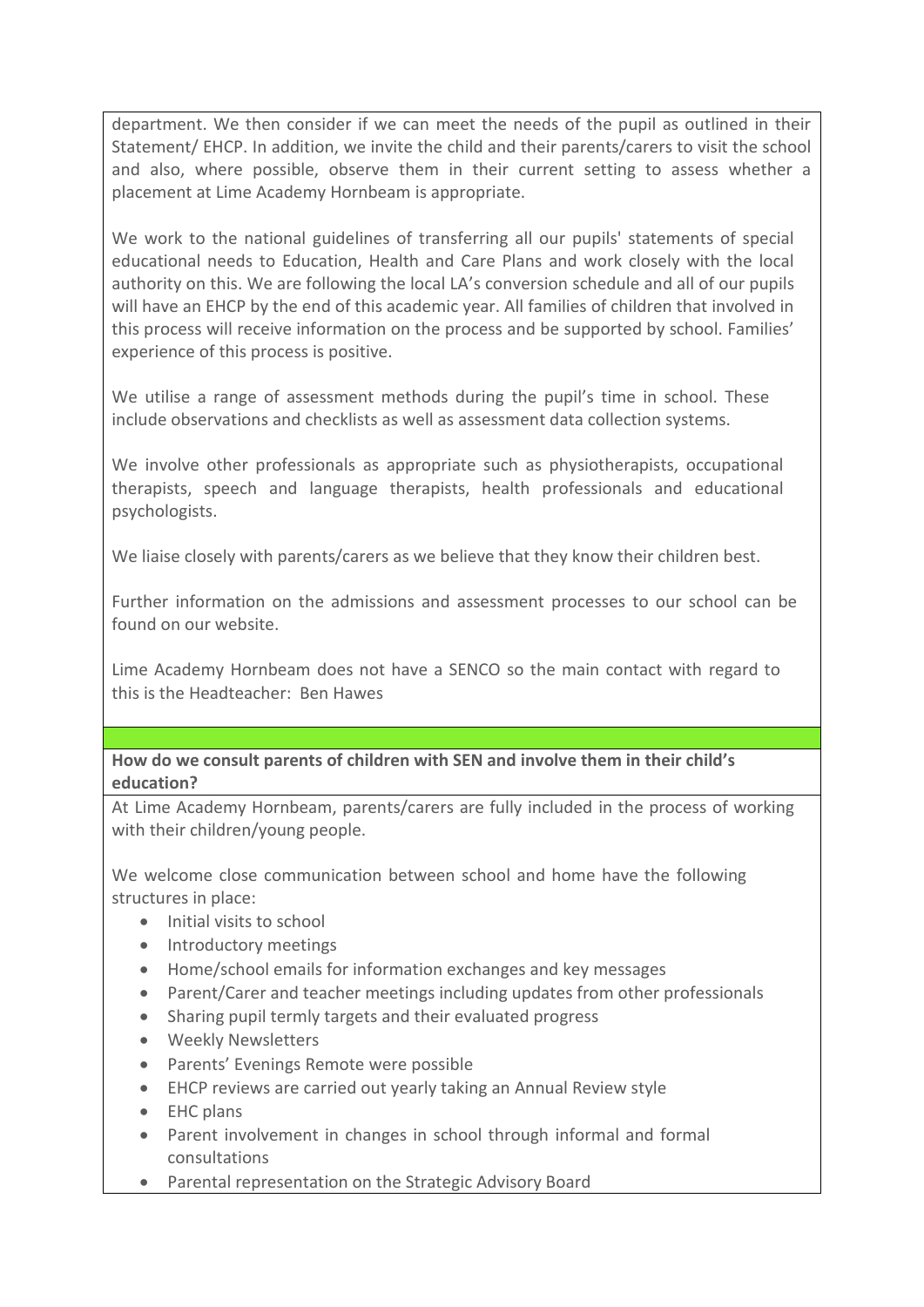- Parentmail
- Parent stay and learn session where parents are invited in to share in the learning experience

#### **How do we assess and review children and young people's progress towards outcomes?**

All children and young people in our school are treated with dignity and respect.

We are committed to hearing 'the voice' of our young people and provide them with lots of opportunities to make choices and express preferences. This includes creative activities within the classroom, rewards, break and lunch activities as well an active school council that enables students to contribute and decide on aspects of school life relating to their needs.

The curriculum is designed to provide personalised learning activities matched to their individual learning and development targets. This ensures all our pupils can access and experience success throughout their school life.

Termly, individualised targets are set for each of our young people and evaluated at the end of each term. They are then sent home to parents and shared with pupils. Targets are discussed with parents/carers at Annual Review and consultation meetings.

The assessment and Annual Review process of statements of SEN and EHC Plans includes the choices and views of pupils.

Our assessment procedures include clear feedback to learners about next steps in learning and our reward systems reinforce positive activity and pupil choice.

The School Council enables students to contribute and decide on aspects of school life relating to their needs.

**How do we support children and young people in moving between phases of education and in preparing them for adulthood?**

All transitions are well planned for throughout the school as children and young people move from class to class and phase to phase. New pupils are invited into school prior to starting to meet their peers and teachers. Transitions are geared around the child. Many of our pupils find change very difficult and so where necessary a phased transition is arranged to allow pupils to settle into their new environment.

From Year 9 onwards, students are increasingly supported in planning for their transition from school to adult life. We work with our students to advise them and parents/carers about what is available after leaving Lime Academy Hornbeam.

**What is the provision for pupils/students with SEN at Lime Academy Hornbeam and how is it evaluated?**

All pupils/students attending Lime Academy Hornbeam will have a Statement of SEN or an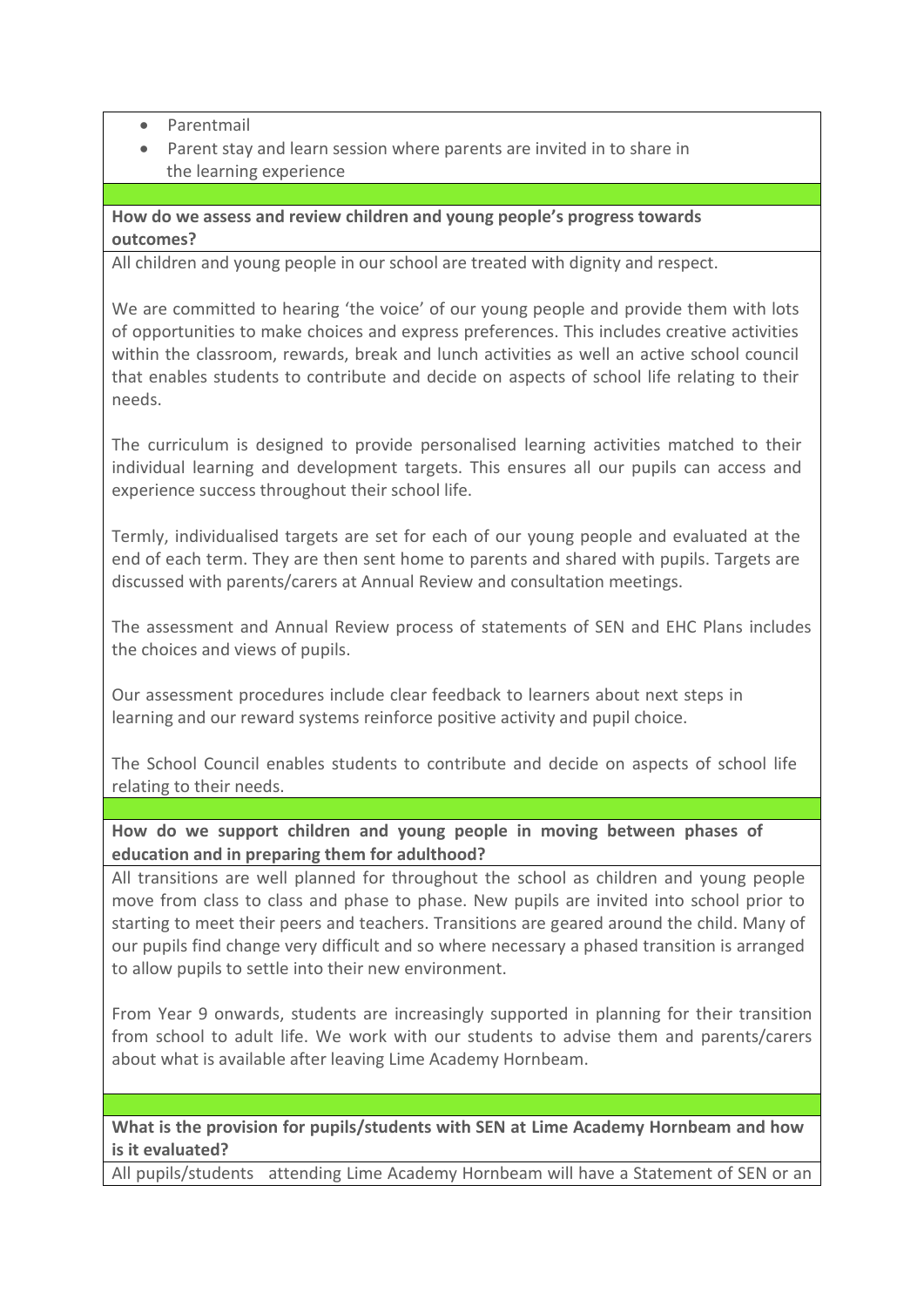EHC Plan. There may be agreement with the LA that a child or young person is placed pending the outcome of an assessment for an EHC Plan.

Our provision is based on strong values:

- Our School is a place where everyone is treated with dignity, with respect and is of equal worth
- Our vision is to develop a highly effective learning community
- All staff have a responsibility to meet the needs of all the pupils/students at the school
- Our key purpose is the construction, delivery and constant improvement of quality
- Learning experiences appropriate to the needs of all our pupils

## **To achieve our vision, we aim to:**

- Create a happy and secure learning environment where all pupils' needs are met and where achievements and success are recognised and praised
- Ensure that the National Curriculum/statutory curriculum guidance is delivered to and/or adapted for all pupils, as appropriate
- Ensure that ICT is used as a vehicle to access and enhance the curriculum and communication for pupils
- Ensure that Safeguarding, including e-safeguarding, is at the centre of our work to ensure that all members of the school community remain safe
- Provide all staff with training and development opportunities to enable effective practice
- Promote the pupils' spiritual, physical and emotional well-being so that they are secure, confident and well-motivated
- Help pupils acquire the knowledge, skills and confidence which enable them to lead as full, interesting and independent lives as possible
- Develop in pupil's personal responsibility and encourage decision making and choice, communicating through whatever means appropriate
- Provide a wide range of age-appropriate learning experiences, which are both exciting and challenging
- Offer opportunities of working co-operatively alongside others, developing friendships and respect for others
- Provide pupils with experiences of their own and other religious and cultural backgrounds and values

## **Foster relationships with parents and other professionals**

- We continue to highlight different parts of our provision through our 'school offer' and this develops each year
- We ensure that staffing levels in each class reflect the needs of the pupils
- The school receives advice and assessments from a range of health professionals in order to meet the needs of the pupils.
- We work closely with our health and social care colleagues to implement the new SEN Code of Practice
- We evaluate our school development plan at the end of the year and monitor progress throughout the year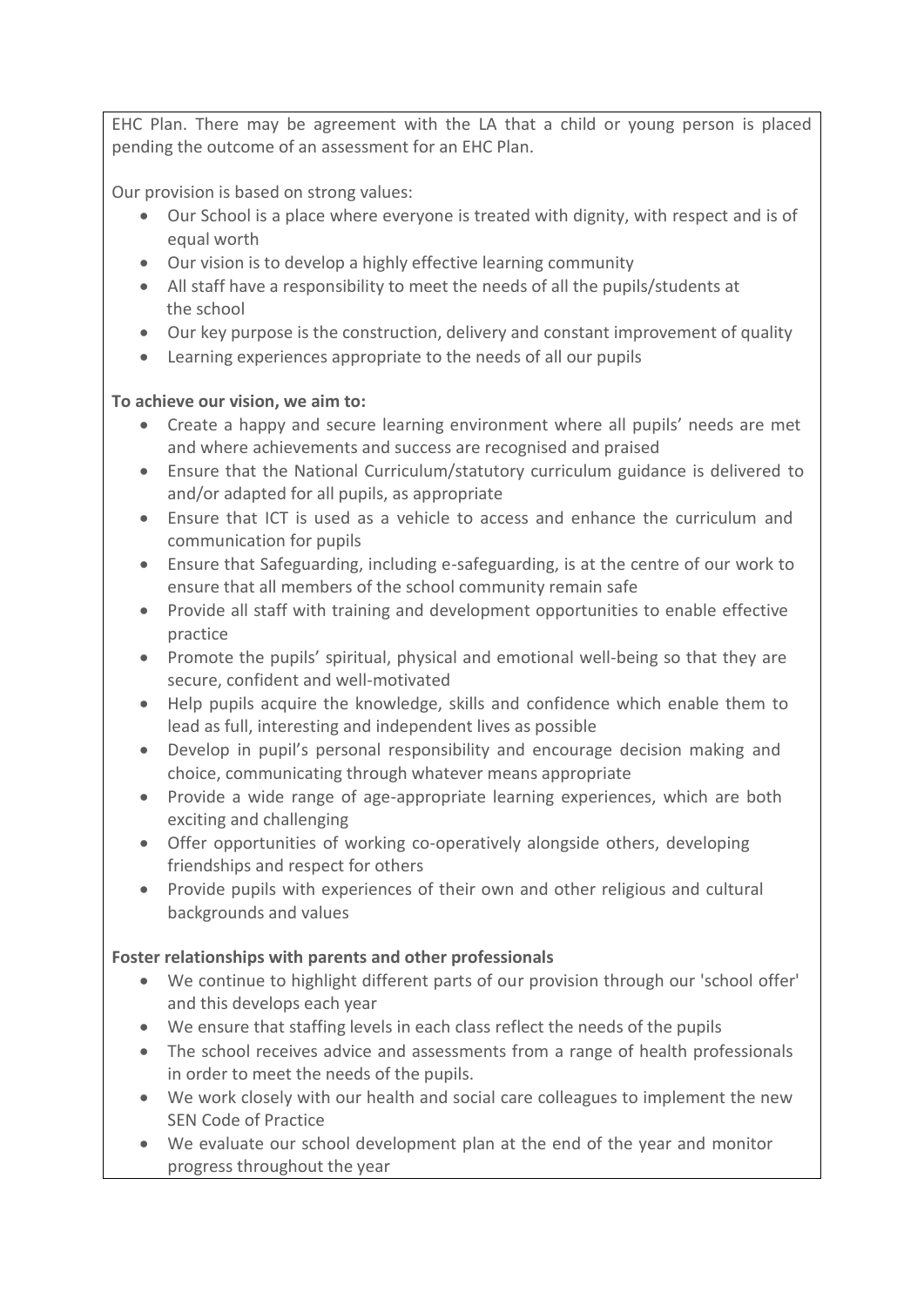**How are adaptations made to the curriculum and the learning environment of children and young people with SEN?**

At Lime Academy Hornbeam, we are committed to identifying and removing barriers to learning so that all our pupils and young people can achieve. We want our students to enjoy their lessons as we believe that where learning is fun and enjoyable, greater learning will take place.

All our pupils have individual learning needs and our flexible curriculum approach reflects this. We adapt the curriculum and the learning environment to enable all learners to access the curriculum more easily. Where appropriate, students may be provided with specialised equipment or resources such as ICT and/or additional adult support.

Teachers plan their lessons based on students' individual needs. They continually review and assess pupils' achievement levels and differentiate tasks and activities to ensure that every student makes progress. Personalised targets are set and evaluated for all students each term.

In Early Years to Key Stage 3, we adopt a Topic base cross-curricular approach to ensure that the curriculum provides extended opportunities for learning. Our curriculum is differentiated for the different levels of ability, is relevant, developmental and appropriately challenging to ensure that it meets the individual learning needs of all pupils.

Key Stages 4 and 5 students, follow accredited courses matched to their personal choice and their learning needs through bespoke timetables. Learning is focussed on developing independent living and employability skills.

We believe that learning takes place in a variety of settings, not just in the classroom. Assemblies and other whole school events, breaks, lunchtimes and off site visits all provide opportunities for learning and developing skills for life.

**What training do staff have in relation to the needs of pupils/students at Lime Academy Hornbeam?**

Hornbeam Academy is a committed member of the Whitefield Teaching School programme. All our teachers are experienced in SEN and many have additional specialist qualifications.

We have a commitment to train all new staff to gain the specialist SEN Advanced Diploma or complete MA courses.

We also support a number of teaching assistants without degrees to take a Foundation Degree course with the expectation that they will progress onto School Direct in the future.

All staff have a core induction programme related to their work which is specifically related to the needs of children in our school and as required by statutory guidance.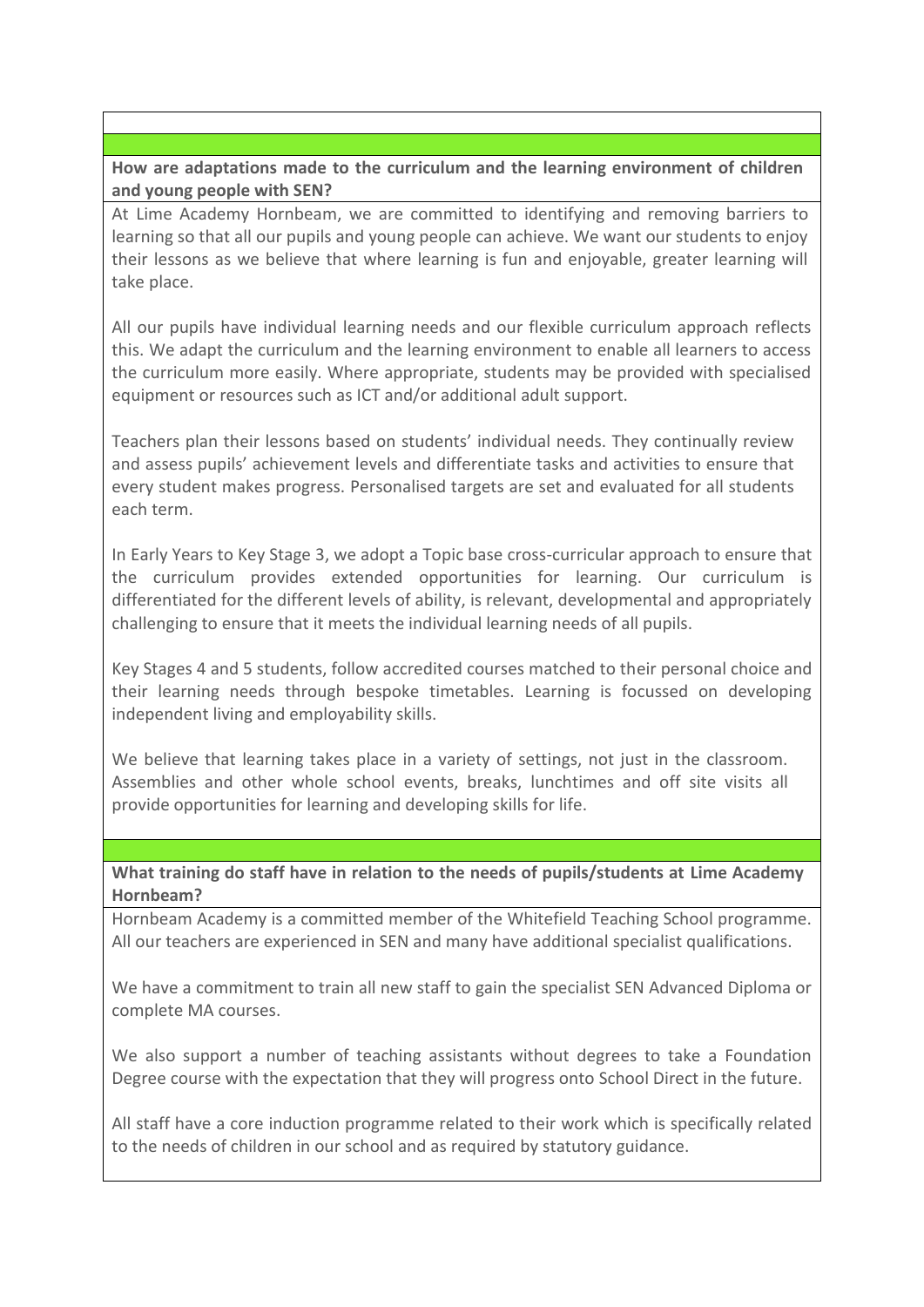Other staff continue to gain a range of certificates to mark their completion of courses such as Higher Level Teaching Assistant, Pediatric First Aid and Makaton. We continue to commit to have qualified trainers in school for courses such as Team Teach, Makaton, and Moving and Handling.

**How will equipment and facilities be provided to support pupils/students at Lime Academy Hornbeam?**

Both William Morris and Brookfield House campuses of Hornbeam Academy are fully accessible for wheelchair users. All classrooms at Brookfield are on one level. William Morris classrooms are on two levels, with lift access to the second floor.

We are continually reviewing and updating our equipment, particularly in the area of ICT and AAC (Augmentative and Accessible Communication) resources.

We have reviewed and enhanced curriculum resources in response to the new curriculum.

We continually review our resources for pupils/students and the Annual Review meetings are a regular forum for discussing individual needs.

Our SEN Policy can be found on our website and is reviewed annually.

**How do we support the emotional and social development of students and listen to their views? How do we prevent bullying?**

Lime Academy Hornbeam provides a nurturing environment where students tell us they feel safe but we are always looking at ways to improve emotional and social development of our children and young people.

The small classes provide a welcoming and supportive forum where emotional and social development is delivered as part of the students' personalised curriculum. The teachers and TAs are with their classes throughout the day so know their students well and are able to develop good relationships and support them in all aspects of learning, social and personal development.

Circle Time is a regular feature of many classes which enables students to express their feelings and concerns. Our PSED lessons cover topics such as friendship and bullying, some classes use 'emotion' charts with students and we have a programme of daily collective worship.

Our Family Support Team offers opportunities for students to share their concerns at weekly 'drop in' sessions as well as providing a valuable link with the home.

We invite outside agencies to provide more specific sessions depending upon the need and nature of the students; for example, some students may be encountering relationship difficulties, struggling to build appropriate friendships with their peers and so targeted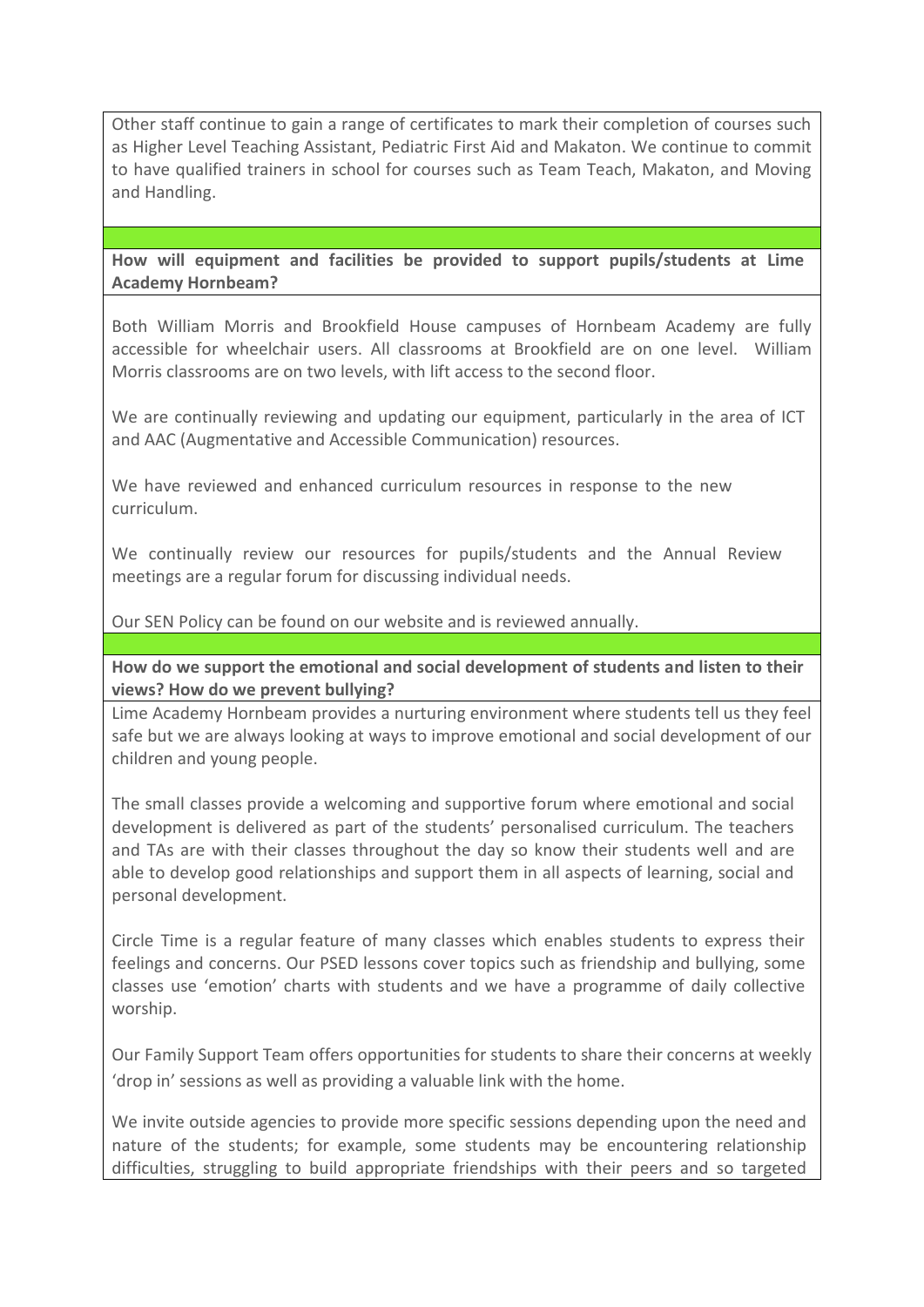sessions can be organised to support them in dealing with these matters.

Breakfast and lunchtime clubs contribute to emotional and social development encouraging interaction with peers.

Older students buddy up with some of the younger students and act as mentors and role models for them. The 'nurture room' is used for students experiencing social and emotional difficulties; this is place where they can off-load to dedicated members of staff in a more relaxed environment where they would be learning at the same time and building on new skills.

We are also keen to become involved with various community projects where students would become engaged in different activities that help to build the community and contribute to its well-being.

All students take part in extracurricular activities like participation in disability sports aimed at building their resilience. The school, its families and young people also benefit from the support of the CAMHS Service, through advice and guidance from the Educational Psychologist.

**How does the Local Governing Body involve others - including health, social services, local authority services and voluntary organisations - in meeting the needs of pupils/students at Lime Academy Hornbeam and in supporting their families?**

The Lime Trust Directors and the Local Governing Body are aware of the wide range of staff working together within the school to support the children, young people and their families. Some staff are employed directly by the school; others have different lines of management as can be seen below. The Local Governing Body ensures that there is a consistent monitoring of practice through meetings and reports to ensure that children and family's needs are met.

Classroom staff are employed directly by the school. This includes teachers, teaching assistants and lunchtime supervisors. Admin staff are also school employees.

School Nurses, Speech and Language Therapists, Physiotherapists, Occupational Therapists, CAMHS are employees of NELFT (North East London Foundation Trust). All these professionals work closely with the school to offer support, advice and training to staff. They work with children and families as and when necessary.

Educational Psychologists are employed by the Local Authority. The Ed Psych has a strong working relationship with the school and supports the pupils, parents and staff in managing behaviours. The Ed Psych also completes reports for EHCP conversion and provides training for staff.

Specialist Teachers, including those for visually impaired and hearing impaired, provide staff training and advice on individual children's needs, and work for different agencies.

Transport to school is arranged and managed by the Local Authority - not the school. Transport staff are employed by the transport companies.